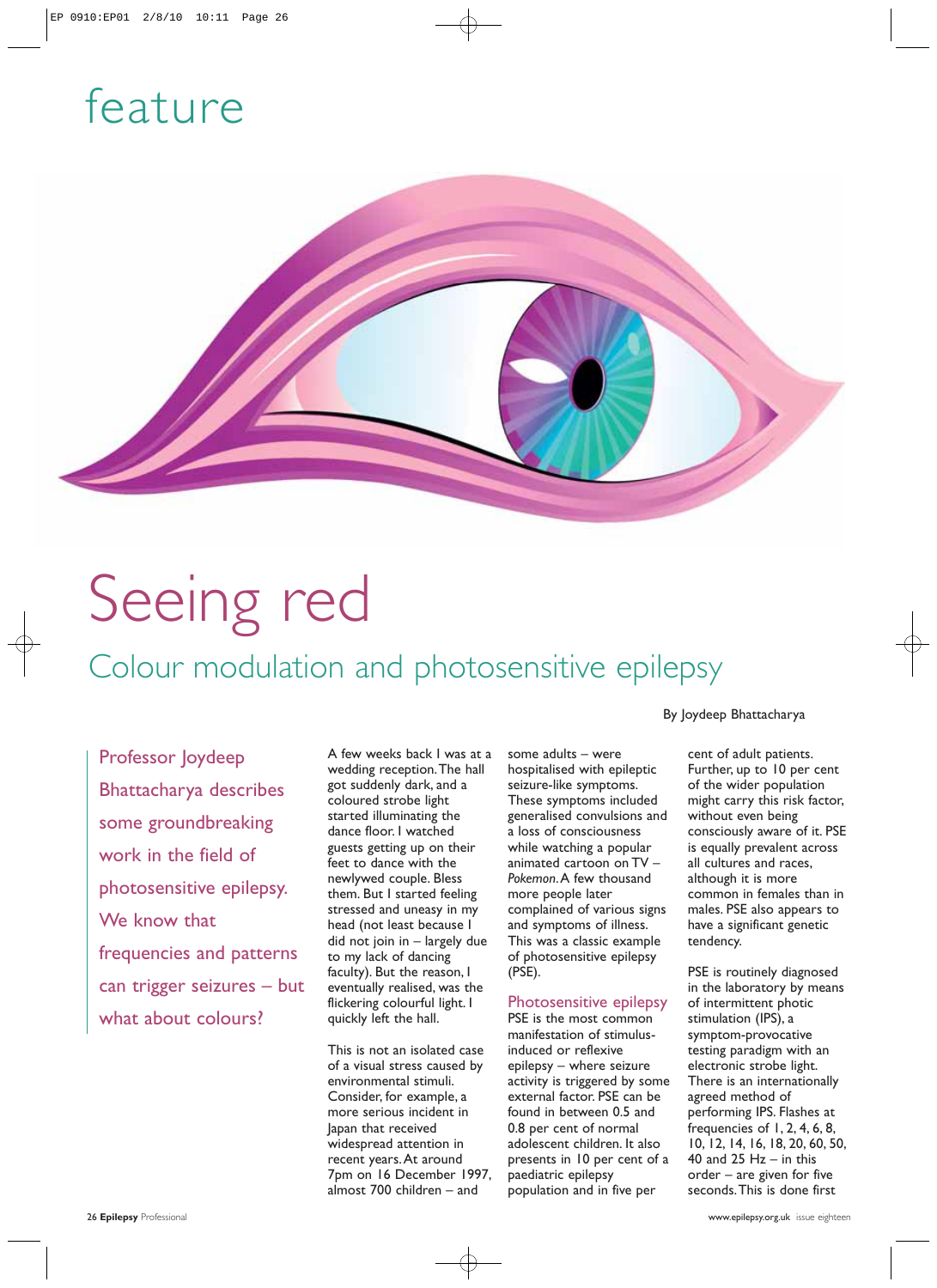### chromaticity Joydeep Bhattacharya

with the eyes open, then with the eyes closed, in a dimly lit room. EEG responses are monitored during this process. There are three main EEG responses induced by IPS, which comprise the following.

#### *Photic driving response*

Generated in the posterior brain regions, this activity consists of stimulus-locked rhythmic activity with a frequency identical – or harmonically related to – the stimulus frequency.

#### *Photomyoclonic response*

Generated in the anterior regions, this activity appears as brief repetitive muscle spikes and ceases once the stimulus is withdrawn.

#### *Photoparoxysmal response (PPR)*

Generated either in the posterior region or across multiple regions, this activity is characterised by spikes or spike-and-wave complexes that often persist beyond the duration of the original stimulus.

For diagnosing PSE, PPR is of primary concern, although the other two responses contain important information that might be useful for predicting the occurrence of PPR.

The range of visual stimuli that will trigger PPR varies from natural sunlight flickering between trees to the artificial illumination in a nightclub. Among characteristics of visual stimuli, those studied in considerable detail are spatial and temporal frequency, contrast and patterns. However, the relationship between PSE and another important visual parameter – the colour-combination of a

stimulus – has been poorly understood until recently. This seems quite surprising, considering the widespread use of multicoloured displays, including TV and games consoles.

#### Colour modulation and PSE

Previous studies have explored colour in PSE, but only explored the effect of a single hue. The evidence was inconclusive. UK researchers found no significant differences between red, blue, green and white light of matched luminance, while Japanese researchers found red light to be the most provocative. This contradiction was possibly caused by the wavelength differences in coloured stimuli used by different research groups.

Despite such inconclusive research, the *Pokemon* incident highlighted the importance of colour modulation (meaning colour combination) in inducing PSE. More than a quarter of the affected children had no history of earlier seizures and showed no sign of PPR when tested by the standard IPS procedure. This was due to a simple fact: IPS procedure used monochromatic flickering stimuli. The reported seizures were most likely provoked by a segment of the *Pokemon* cartoon containing rapid changes of red and blue colour frames.

This was later reconfirmed by Tobimatsu and colleagues (1999) when they systematically tested some of the affected children. They found that chromatic sensitivity – especially redblue combination – plays a crucial role in the generation of seizures in these patients with PSE. A new term is coined:

chromatosensitive epilepsy, referring to a subtype of PSE. This term is used to designate the condition of people with epilepsy in whom colour modulation is the most symptomprovocative factor.

This issue has been further investigated by Parra and colleagues in 2007. This study aimed to determine the potential of different colours – and their combinations – and white light in triggering PPR. The study found that coloured stimuli elicited more PPRs than white light, and further that red was the most provocative of the primary colours. Among colour combinations, red-blue elicited the highest number of PPRs, and blue-green elicited the lowest.

For red-blue combination, long wavelength red colour stimulates red cones in the retina, while short wavelength blue colour stimulates blue cones. These cones receive the information, then relay it back to the primary sensory cortex in the brain – where a region of neurons interpret the data. Since the red and the blue cone impulses in the visual cortical neurons are not antagonist, no matching compensatory or inhibitory signals are elicited. Basically, the brain creates no response to balance the incoming stimuli. This results in hyperexcitation of the visual cortex – culminating in epileptic seizures in PSE individuals.

The Parra study also found that any colour combination with red was found to be more provocative than other colour combinations. Interestingly, the triggering effect of the colour modulation almost

The Pokemon incident highlighted the importance of colour modulation... in inducing photosensitive epilepsy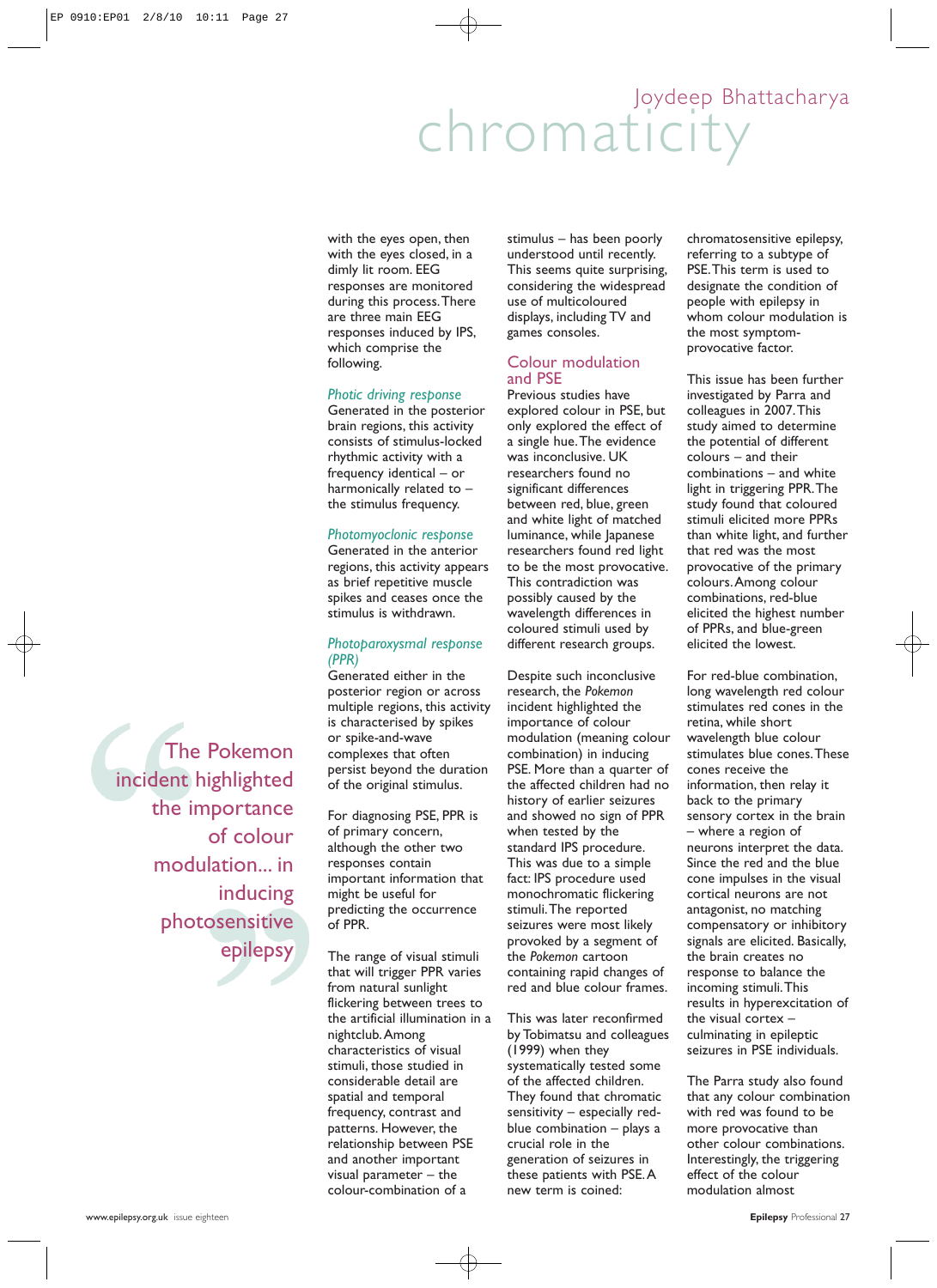### chromaticity Joydeep Bhattacharya

disappeared above 20 Hz – unlike both red and white stimulations in isolation. These results are in line with the view that coloured lenses that filter out red light are usually the most effective in reducing visual stress. Nevertheless, a combination of colours without any antagonistic relation appears more provocative than constituent individual colours.

#### Dynamical neuronal responses

Interestingly, this topic was not addressed until a few years ago even in individuals without any history of epilepsy. Therefore, we conducted a study in a group of controls where they viewed three types of chromatic flickering stimuli – red-blue, red-green, and blue-green. We measured magnetoencephalogram (MEG) signals from their brains. A similar experiment was later conducted in groups of PSE patients – some unmedicated and some medicated with sodium valproate.

On analysing the MEG signals by a series of advanced analytical techniques, a range of interesting findings emerged. For example, we showed that two distinct MEG responses corresponding to stimulus frequency and its timedelayed harmonic responses were found in controls. Interestingly, the latter response was completely absent in the unmedicated patients. However, the medicated patients showed both responses, much like the controls.

This finding has a direct implication on brain modelling. The delayed harmonic response is a

characteristic of a nonlinear system. So – the controls' responses are nonlinear, while the patients' are more linear by comparison. This was later robustly corroborated by a battery of analysis. The controls' responses showed large nonlinearity, high irregularity and high entropy (entropy is a probabilistic measure of order/disorder). Unmedicated patients' responses, on the other hand, showed linearity, more regularity and lower entropy.

The limitation of a linear system is in its inability to generate diverse patterns, while at the same time being easily excited by the external forcing stimulus. On the other hand, a nonlinear system is very flexible. It is capable of producing various patterns, each of which might be associated with a distinct operational model of information processing within constituent subsystems. Further, switching between these output patterns (in order to carry out a range of different processing tasks) is more likely in a nonlinear system. This adds enormous flexibility in how the system will behave against the external stimulation (a redblue combination flickering stimulus, for instance). This flexibility effectively increases the internal control mechanism against any potential breakdown (namely, an epileptic discharge) due to hyperexcitation.

Interestingly, the medicated patients' responses exhibited a behaviour that was quite close to controls' – except for the occipital region. This might suggest that the medicated patient remained more vulnerable

than controls to some extent in the face of flickering stimulus. Nevertheless, the antiepileptic drug taken by the medicated patients balanced this vulnerability. It managed to artificially maintain the general nonlinearity and disorderliness of a brain without the tendency towards epileptic activity.

Altogether, this suggests that when subjected to potentially seizure-triggering stimuli, a healthy brain manages to maintain a nonlinear state with a high degree of disorder. By comparison, an epileptic brain represents a highly ordered state – which makes it vulnerable to the forcing stimulus. Evidently disorder, as specified earlier, can be a healthy sign!

#### Defensive mechanism against PSE

Here I propose a hypothesis. I believe that individuals without epilepsy possibly possess some kind of defensive mechanism that inhibits cortical hyperexcitation. The absence or impairment of such a mechanism might lead to an abnormally high cortical excitation – as experienced during a seizure in people with epilepsy.

Let me offer some evidence in support of this hypothesis. Porciatti and colleagues (2000) measured visual-evoked-potential (VEP) responses to visual patterns of high contrast with varying frequencies from patients with idiopathic photosensitive epilepsy and controls. The VEP responses of epilepsy patients subjected to lower frequencies (between four and 10 Hz) were markedly different from the controls. Typically, the VEPs saturated

28 **Epilepsy** Professional www.epilepsy.org.uk issue eighteen